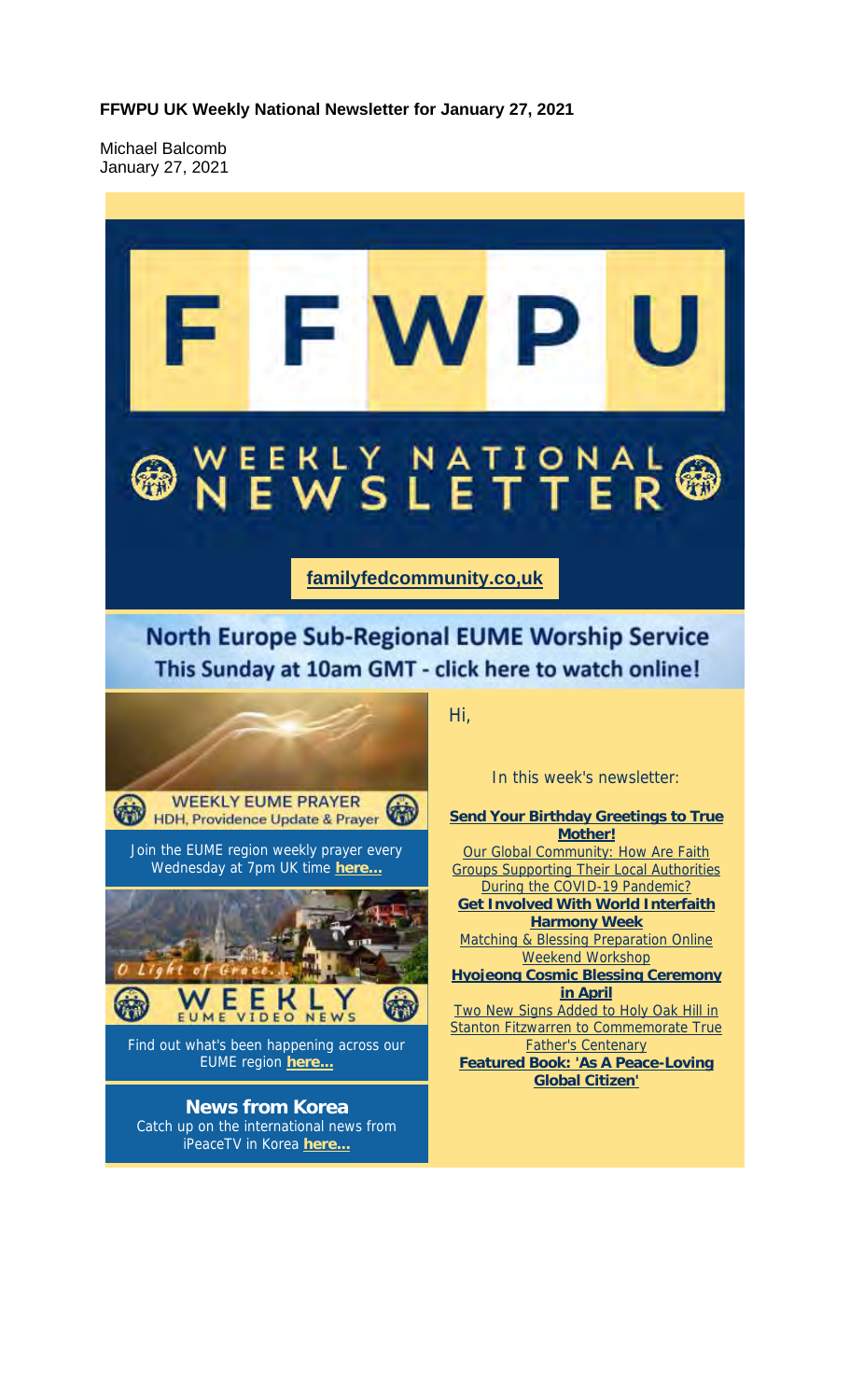

### **Send Your Birthday Greetings to True Mother!**

In celebration of True Parents' birthday next month, EUME-HQ invites you to send in a short video clip expressing your love and congratulations to True Mother for this special occasion. Feel free to get creative!

The submission deadline for sending in your video is Sunday 31st January.

**View More**

**Our Global Community: How Are Faith Groups Supporting Their Local Authorities During the COVID-19 Pandemic?**

While the COVID-19 pandemic continues to affect our day-to-day lives as we move into 2021, this article takes a look at how faith communities are working to support their local authorities.

**View More**





# **Get Involved with World Interfaith Harmony Week**

World Interfaith Harmony Week falls in the first week of February every year with the aim of promoting harmony between all people, regardless of their faith.

UPF will be hosting an online World Interfaith Harmony Week programme on 4th February from 6pm. You can find out more about the event and register **here...**

**View More**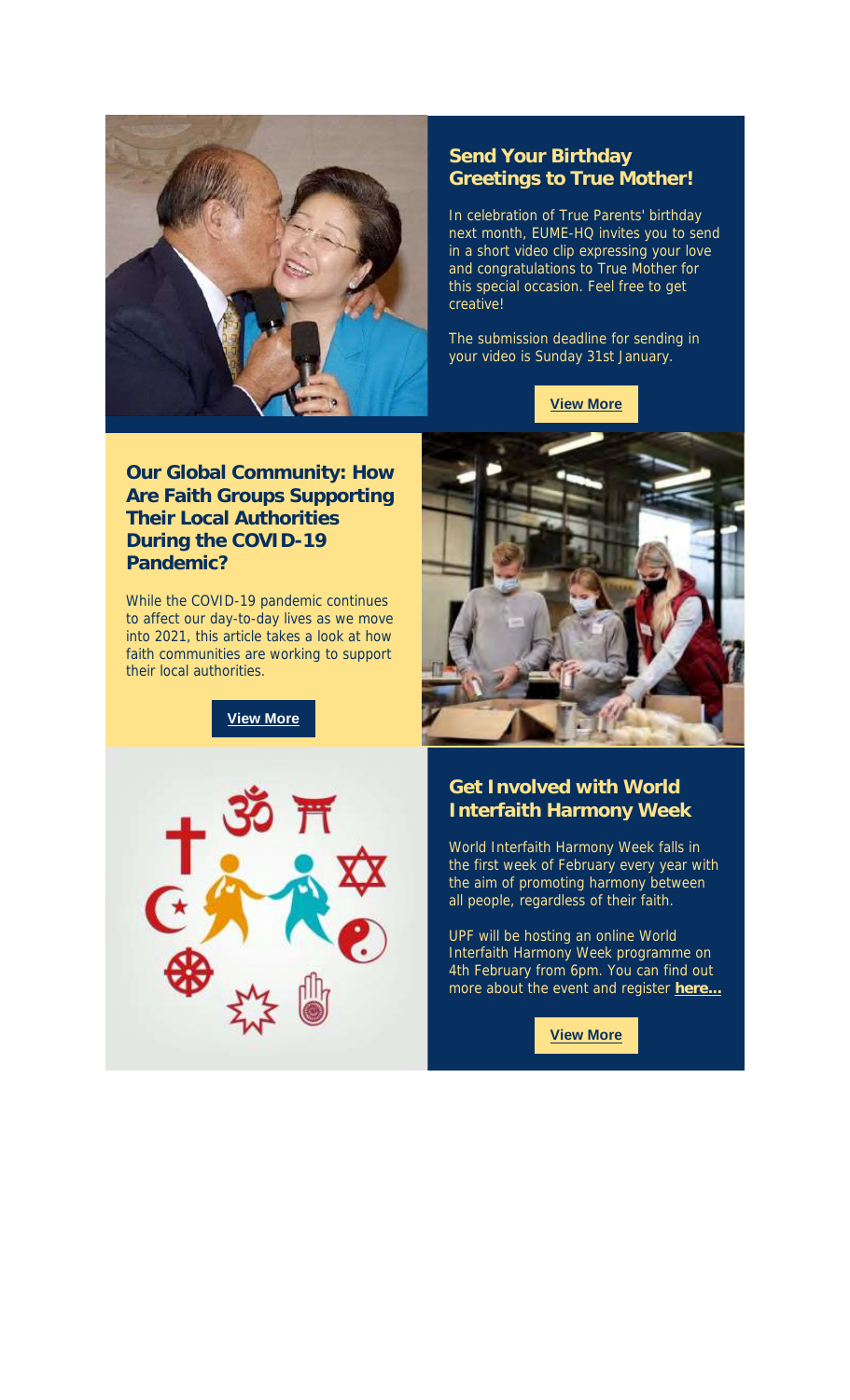## **Matching & Blessing Preparation Online Workshop**

The EUME Blessed Family Department has announced an online workshop in February for blessed children aged 17+ (and their parents) who are preparing for the matching and Blessing.

Please **register online** by 7th February.

#### **View More**





### **Hyojeong Cosmic Blessing Ceremony in April**

It has just been announced that True Parents will host a Cosmic Blessing Ceremony on Sunday 25th April during the celebrations marking the 61st Anniversary of True Parents' Holy Wedding.

More detailed information will be announced in the coming weeks!

**View More**

**Two New Signs Added to Holy Oak Hill in Stanton Fitzwarren to Commemorate True Father's Centenary**

Two new signs have recently been placed in front of the two oak trees planted by Rev. Sun Myung Moon and Henry Masters. A further plaque is currently being designed for Holy Oak Hill in order to commemorate True Father's centenary.

**View More**

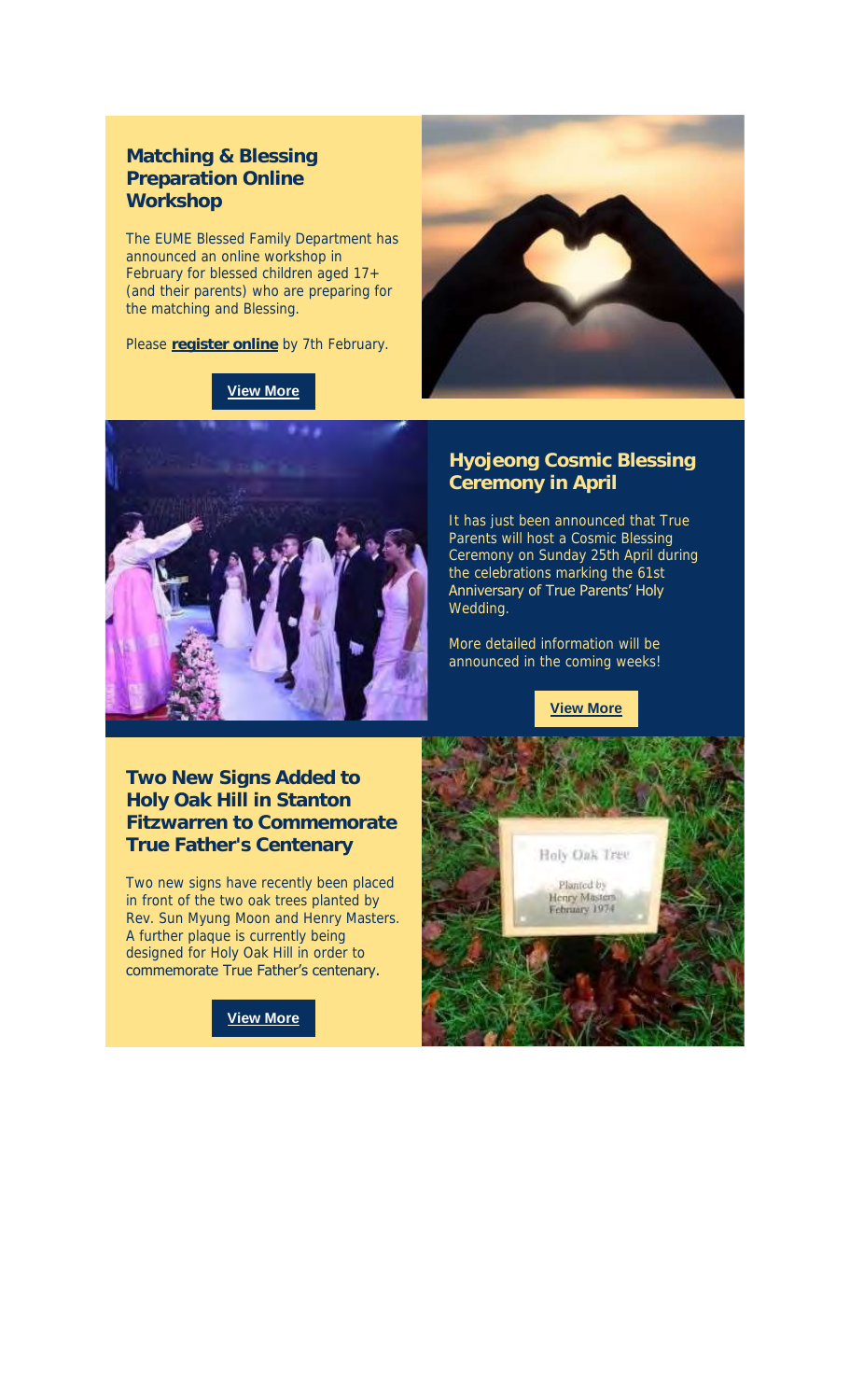

# **FEATURED BOOK: 'As A Peace-Loving Global Citizen'**

Part 4 Chapter 11 - read by Henry Masters:

**"Why Does My Father Have to Go to Jail?"**

The audiobook is now available for streaming through Spotify, Apple Podcasts and Google Podcasts, as read by the late Henry Masters. **Find out more here...**

**View More**

# Cheon Il Guk 2021 Calendar - click here to order now  $\odot$

# **| Featured Article |**

**South London Centenary Exhibition**

**South London FFWPU, UPF and WFWP Community's Contribution to the Special Gift for True Mother about Centenary Activities**

We opened the exhibition to the public at the Peace Embassy, Thornton Heath, South London, on just 2 days in October but by then restrictions on household mixing were already in place in London, and unfortunately, we had just a handful of visitors before a more severe lockdown prevented us from welcoming any further visitors. We hope to re-open the exhibition when allowed in 2021 and the video tour will continue to assist with our publicity.

The contributors to the video were:

- Franklin and Cecilie Fortune (FFWPU)
- Dolores Read (WFWP)
- Lance Gardiner, Susan Crosthwaite (UPF)
- Réamonn Bateman (video director)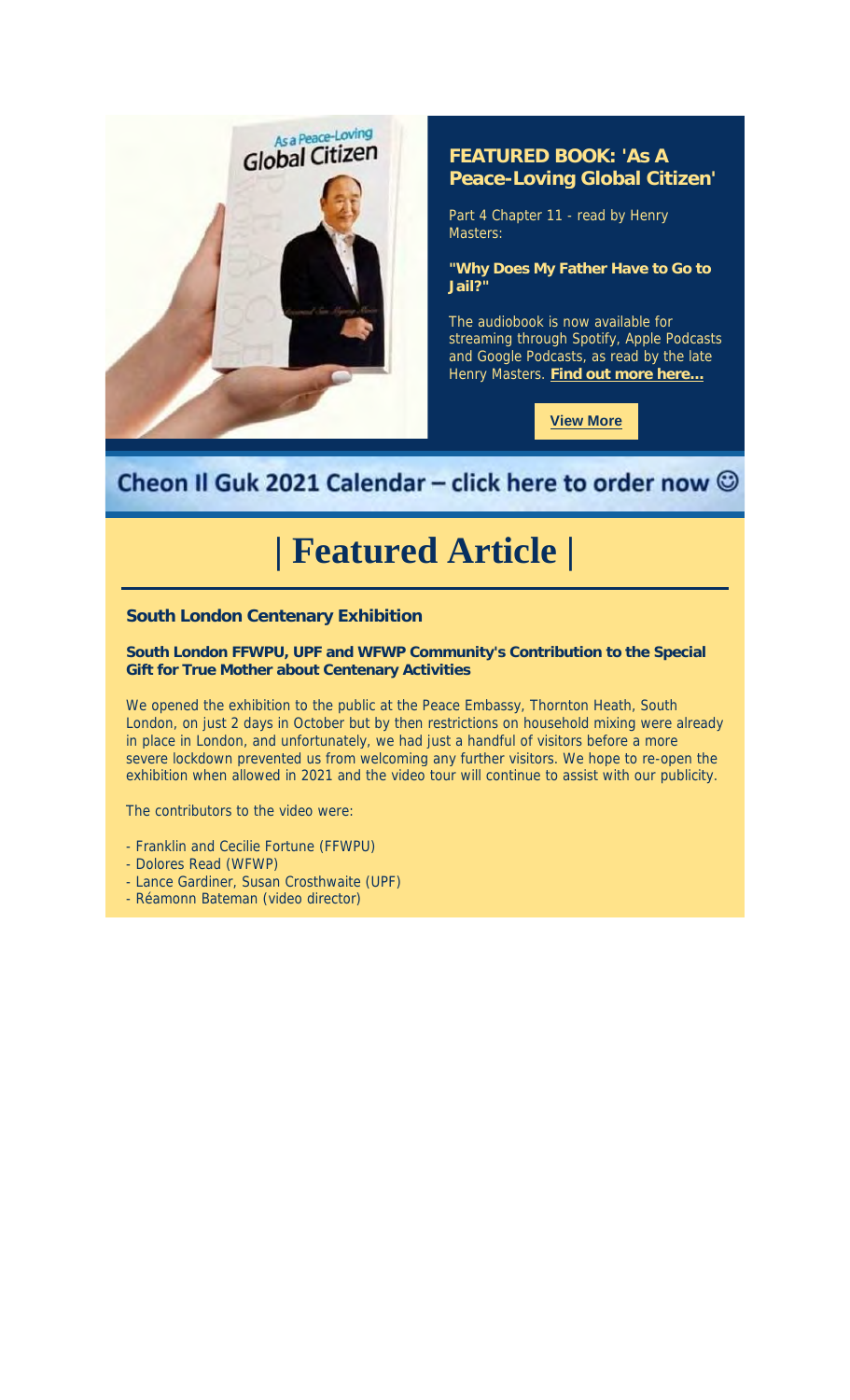

# **| Upcoming Events |**

Please click on the title of the event(s) that you are interested in for further details:

**EUME Zoom Prayer Meeting** Every Wednesday at 7pm

**Early Morning Devotion via Zoom** Every Saturday from 5am–6.30am

**North Europe Sub-Regional EUME Worship Service** Sunday 31st January

#### **JANUARY:**

**Tracing God's Providence After Jesus's Ascension - Zoom Workshop** Monday 18th January to Friday 19th February (Mondays, Tuesdays, Thursdays and Fridays)

> **Online Well-Being Programme** Tuesday 19th January to Tuesday 2nd March

**Make the Most of Marriage - Monthly Online Meeting for Couples** Thursday 28th January

> **Project Phoenix UK Zoom Event** Friday 29th to Sunday 31st January

**Submission Deadline for True Parents' Birthday Videos** Sunday 31st January

> **Submission Deadline for WFWP Art Contest** Sunday 31st January

> > **FEBRUARY:**

**The Bereavement Journey Course (Part 2)** Friday 5th, Friday 12th and Friday 19th February

**Matching & Blessing Preparation Online Weekend Workshop**